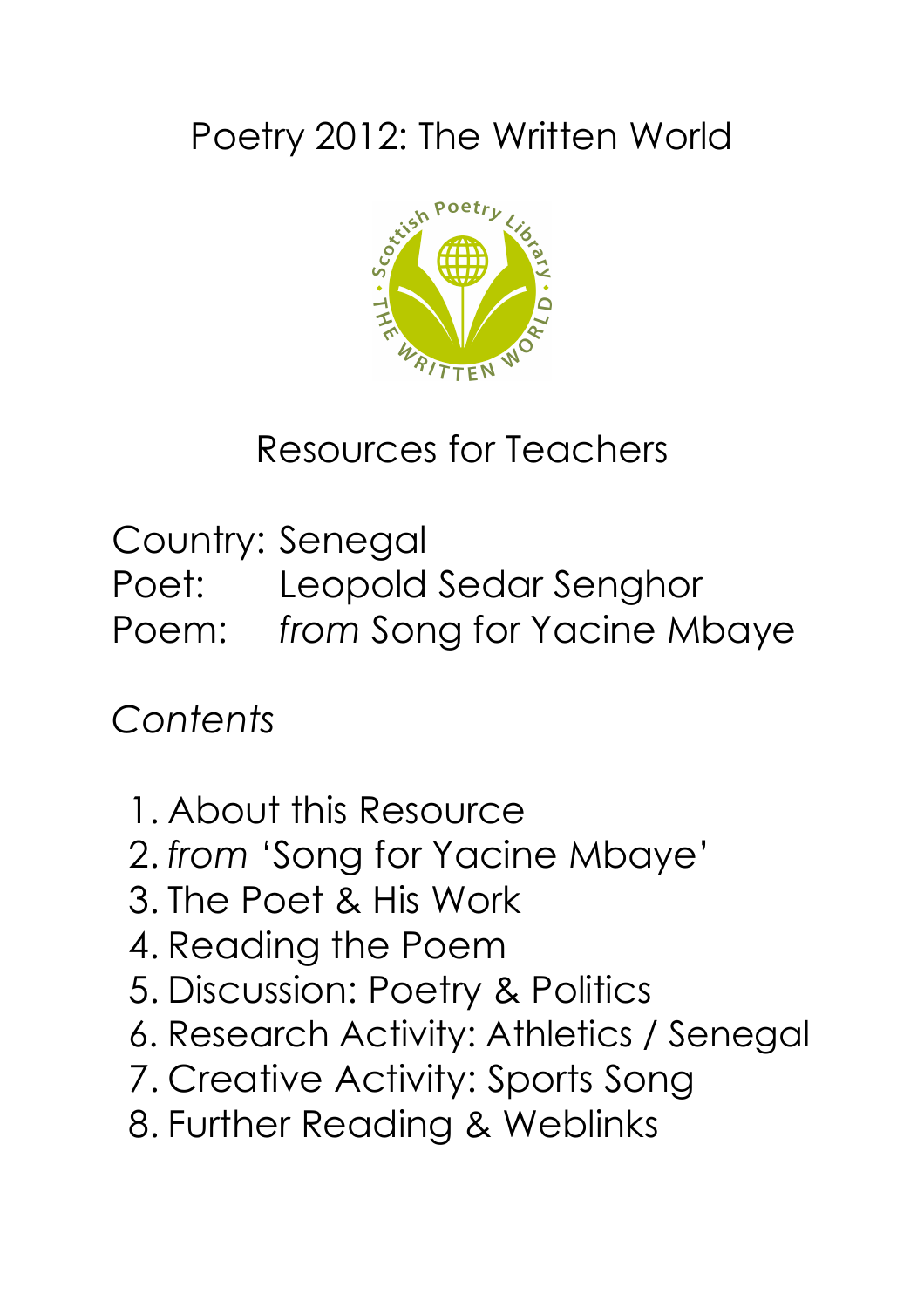## *About this Resource*

Activities in this resource are aimed at pupils in lower secondary school (S1–S3).

#### **Literacy and English experiences and outcomes**

Reading poems from countries around the world links to CfE Literacy & English Experiences and outcomes by offering opportunities to:

- *• develop my understanding of what is special, vibrant and valuable about my own and other cultures and their languages*
- *• explore the richness and diversity of language, how it can affect me, and the wide range of ways in which I and others can be creative*
- *• extend and enrich my vocabulary through listening, talking, watching and reading*
- *• explore and discuss word patterns and text structures*

### **Curriculum for Excellence Correspondences (Levels 3–4)**

Individual activities outlined below can link to particular experiences and outcomes:

#### **Reading the poem**

- ENG 3-12a / ENG 4-12a
- ENG 3-17a / ENG 4-17a
- ENG 3-19a / ENG 4-19a

#### **Discussion**

- LIT 3-02a / LIT 4-02a
- LIT 3-09a / LIT 4-09a

#### **Research Activity**

- LIT 3-06a / LIT 4-06a
- LIT 3-14a / LIT 4-14a
- LIT 3-15a / LIT 4-15a

#### **Creative Activity**

- ENG 3-26a / ENG 4-26a
- ENG 3-27a / ENG 4-27a
- ENG 3-30a / ENG 4-30a
- ENG 3-31a / ENG 4-31a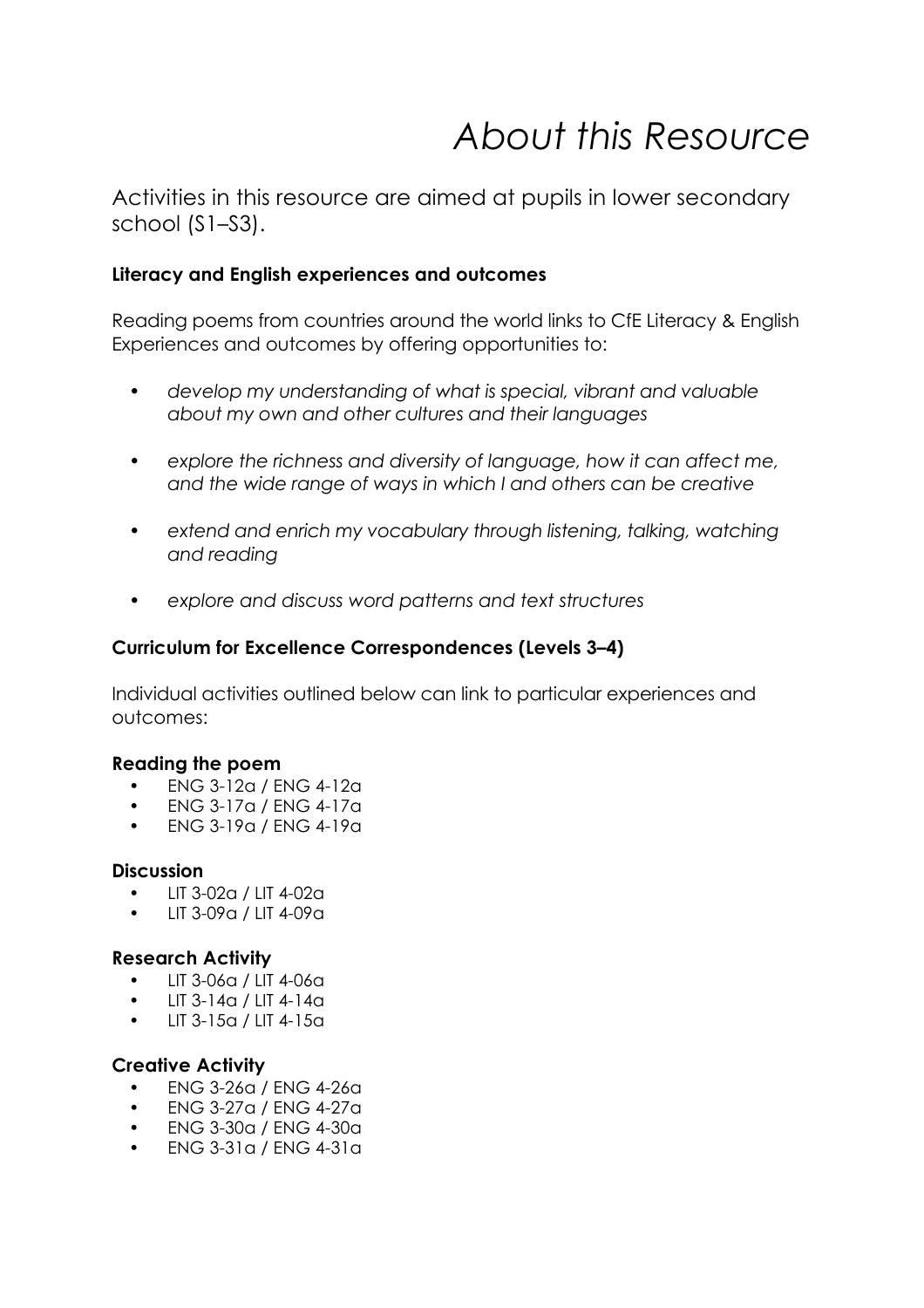# *from* Song for Yacine Mbaye

*1974, 1,500 metres champion*

Mbaye you as well Mbaye, if I have chosen you Mbaye, it is for your genuine beauty

For your skin of oiled bronze, for your skin of dark mahogany I speak of harmony and completeness

Without excess. I have chosen you for your eastern face set with two diamond stars

For your face tattooed with two straight lines, and, where they join, almond eyes

Trimmed with plaits gathered high and tight, a garland of dark light around your face

And the plaits' tail floats free, floats in the fresh breeze of the neck's nape.

I sing your beauty and modulate the measure

I measure the curve of your curves: the bow bowed forward, the swift and graceful

Flight of the back. If I sing, 'tis for the test is hard

It's hard to smile at the stadium's end

My sable gazelle, forward leaning, so fine in anguish and in patience

Leopold Sedar Senghor (1906–2001)

from *Afrique/Europe: Essais et poèmes recueillis et introduits par Eugene van Itterbreek, I. Sixième Festival Européen, 1984, Cahier numéro 48* (Leuvense Schrijversaktie, 1984)

translated by Eugène Leguen de Lacroix

Every effort has been made to trace the copyright holder. If you can advise us of the appropriate acknowledgement to be made please contact reception@spl.org.uk

Notes: The complete poem is in three parts: the extract above is the first part. (The second and third parts describe the race.) – I can find no reference to an athlete called Yacine Mbaye on the internet, and there were no major international champsionships held in 1974 (other than the Commonwealth Games, in which Senegal does not take part); so my guess is that Mbaye won a national competition in Senegal. – The poem is not included in *Ouevre poétique* (Seuil, 1990), essentially Senghor's complete poems. (KC)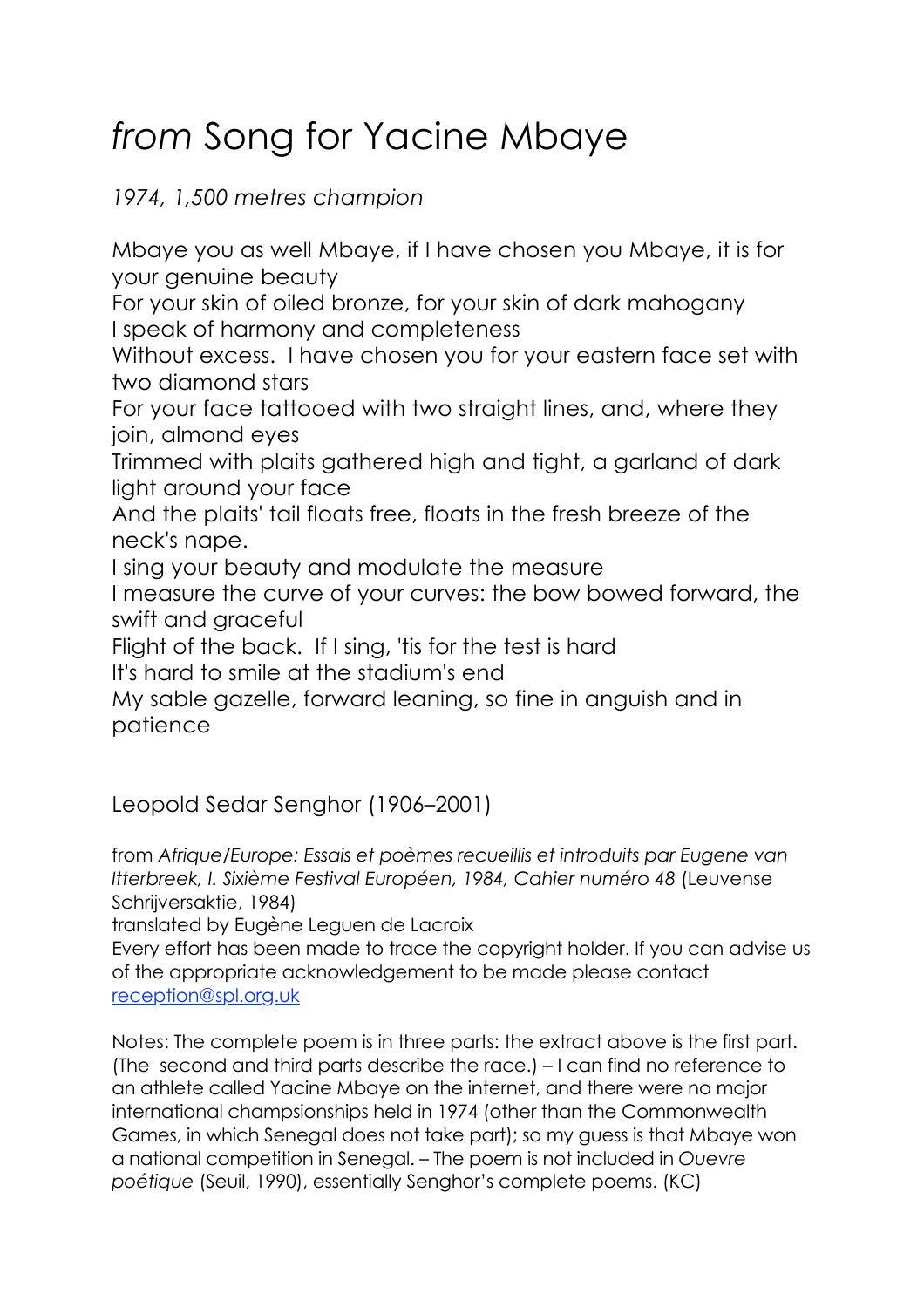### *The Poet & His Work*

Senghor was born in 1906 in Joal, a small Senegalese coastal town, of ethnically mixed parentage. Brought up as a Christian in a predominantly Christian country, he attended high school first in Dakar, and then in Paris, where one of his classmates was the future French president Georges Pompidou. He was the first African to win the difficult agrégation degree, in 1935 at the third attempt. He taught classics at a school in Tours, and joined the French army on the outbreak of war in 1939. Captured, he spent time in a Vichy prisoner-of-war camp, until he was released due to ill health in 1942.

He published his first book of poems, *Chants d'Ombre* (*Shadow Songs*) in 1945, followed by *Hosties Noirs* (*Black Hosts*) in 1948, which included many poems written as a prisoner-of-war. When French African territories were granted seats in the National Assembly, he represented Senegal (from 1946 to 1958), and helped draft the constitution of the fourth republic. When Senegal became independent in 1960, he became the country's first president, a post he held until 1980, when he relinquished power voluntarily.

Elected to the Academie Française in 1983, he continued to write in retirement; *Élégies majeures* (1991) includes poems addressed to figures as diverse as Pompidou, Martin Luther King and the Queen of Sheba. After suffering two heart attacks, he withdrew in 1990 to Normandy, the home of his second wife Colette, where he died in 2001.

Throughout his life he wrote poems as well as books and essays on culture and politics: he is best known for articulating 'négritude', a theory of black culture and identity influential in the 1940s and beyond. His poetry has been translated into English by, amongst others, William Oxley and Melvin Dixon.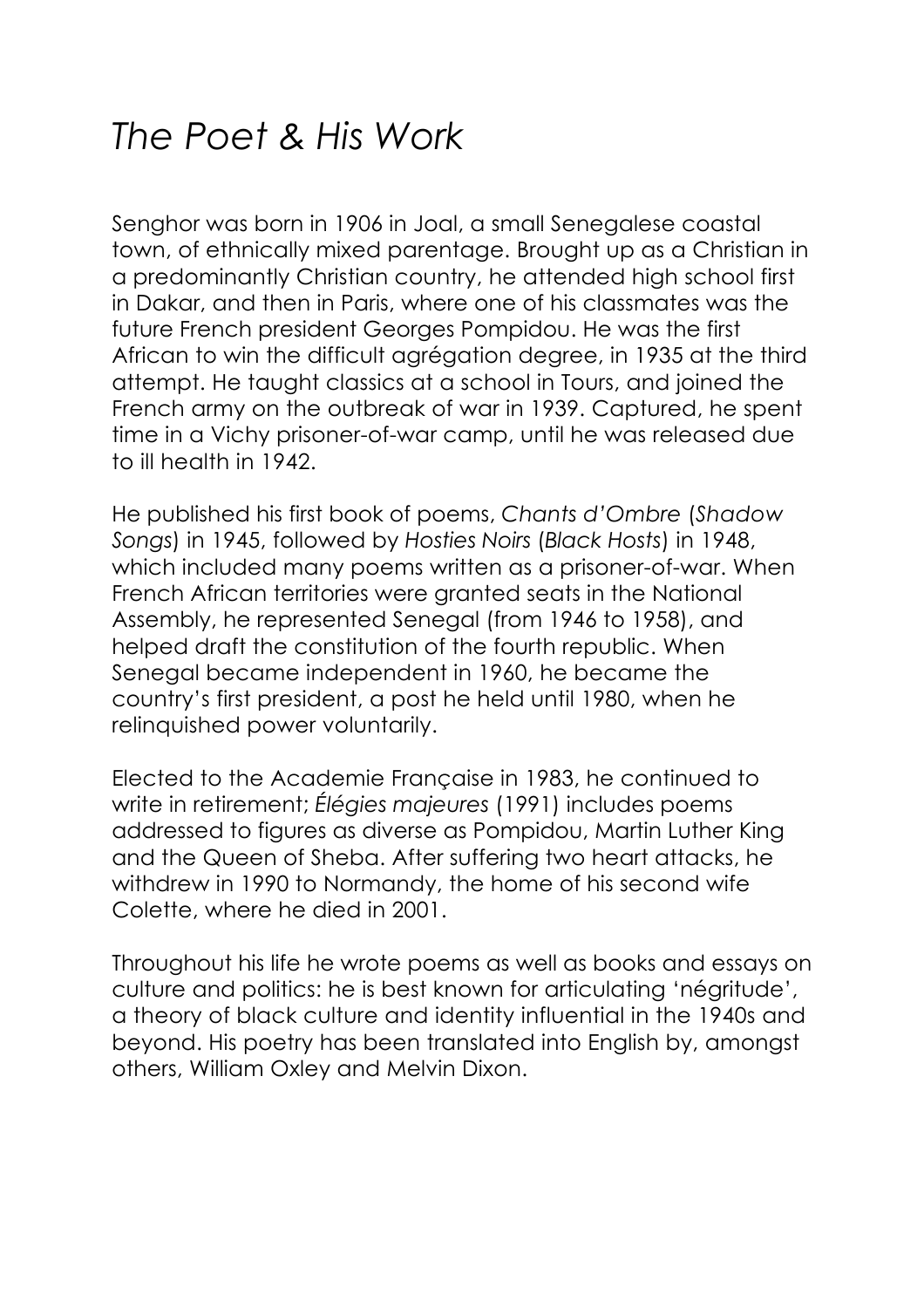## *Reading the Poem*

The poem features two people – the poet ('I') and the runner ('you').

- Make a list of the verbs linked to the poet ('I'). How would you sum up what he is *doing* in the poem?
- The poet writes to the athlete, "I have chosen you". What reasons does he give for this choice?
- The poet compares the athlete to many types of thing.
	- ⁃ What kind of *metal* is she like?
	- ⁃ What kind of *wood*?
	- ⁃ What kind of *precious stone*?
	- ⁃ What kind of *creature*?
	- ⁃ Which part of a *ship*?
- Taking these together, what kind of portrait of Yacine Mbaye does the poet create?
- If you took away the subtitle ("1974, 1,500 metres champion"), what in the poem would tell you that it is about an athlete?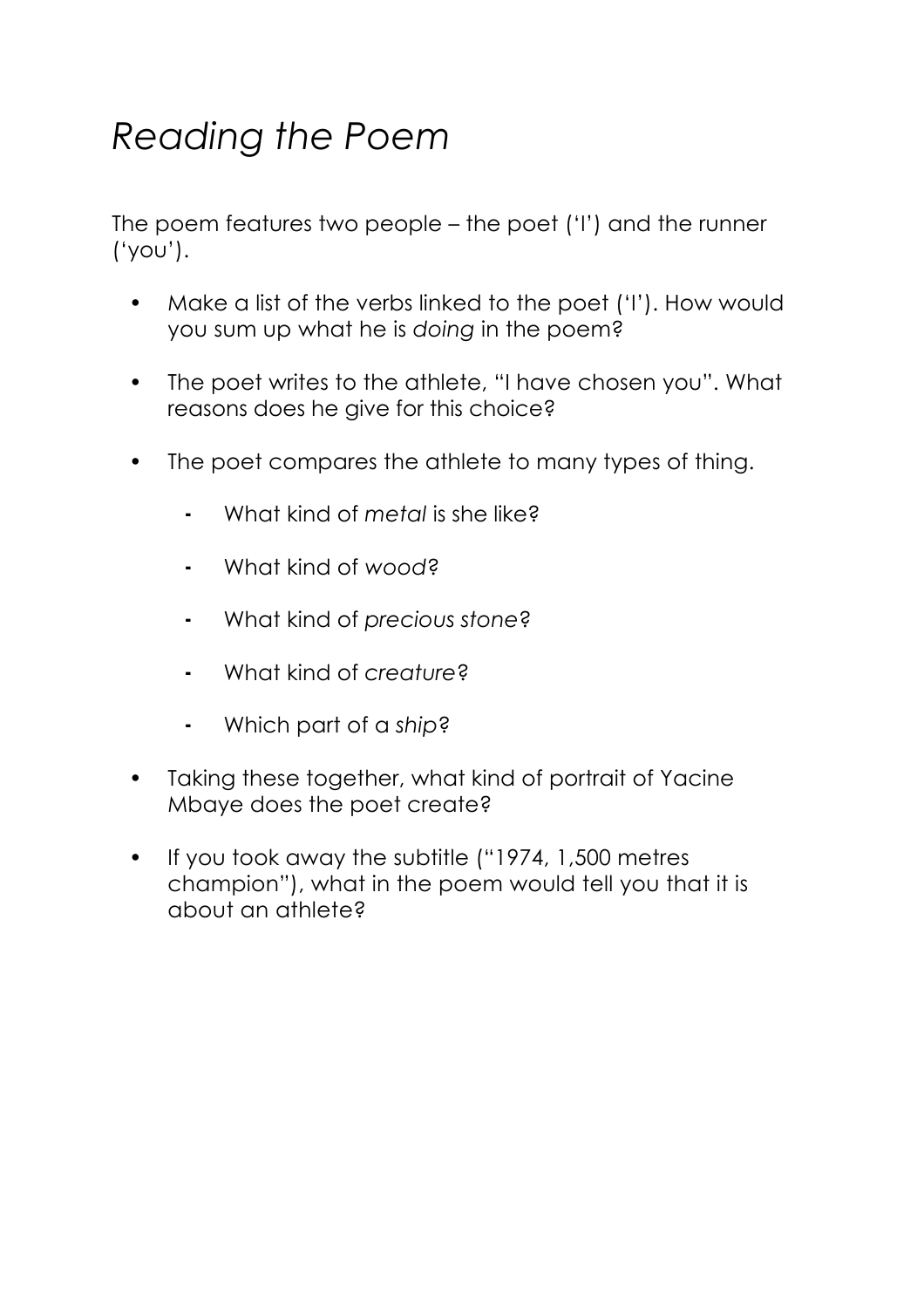- Leopold Sedar Senghor was the president of Senegal when he wrote this poem. Can you think of any other people who have combined poetry – or writing more generally – and politics, either now or in the past?
- Do you think being a poet would make you a better or a worse politician? Why?
- And vice versa do you think being a politican would make you a better or a worse poet? Why?

### *Research Activity*

Thinking about both male and female 1500m runners:

- who are the current Olympic medal holders?
- who are the current world record holders?
- who are the best British 1500m runners today?
- which British athletes have won Olympic medals in the 1500m?

Find out about Senegal

- its location in Africa
- which other country is in the middle of it (and why)
- the name of the capital and other major cities
- the languages spoken there
- the names of well-known Senegalese sportsmen and sportswomen
- the names of well-known Senegalese writers and musicians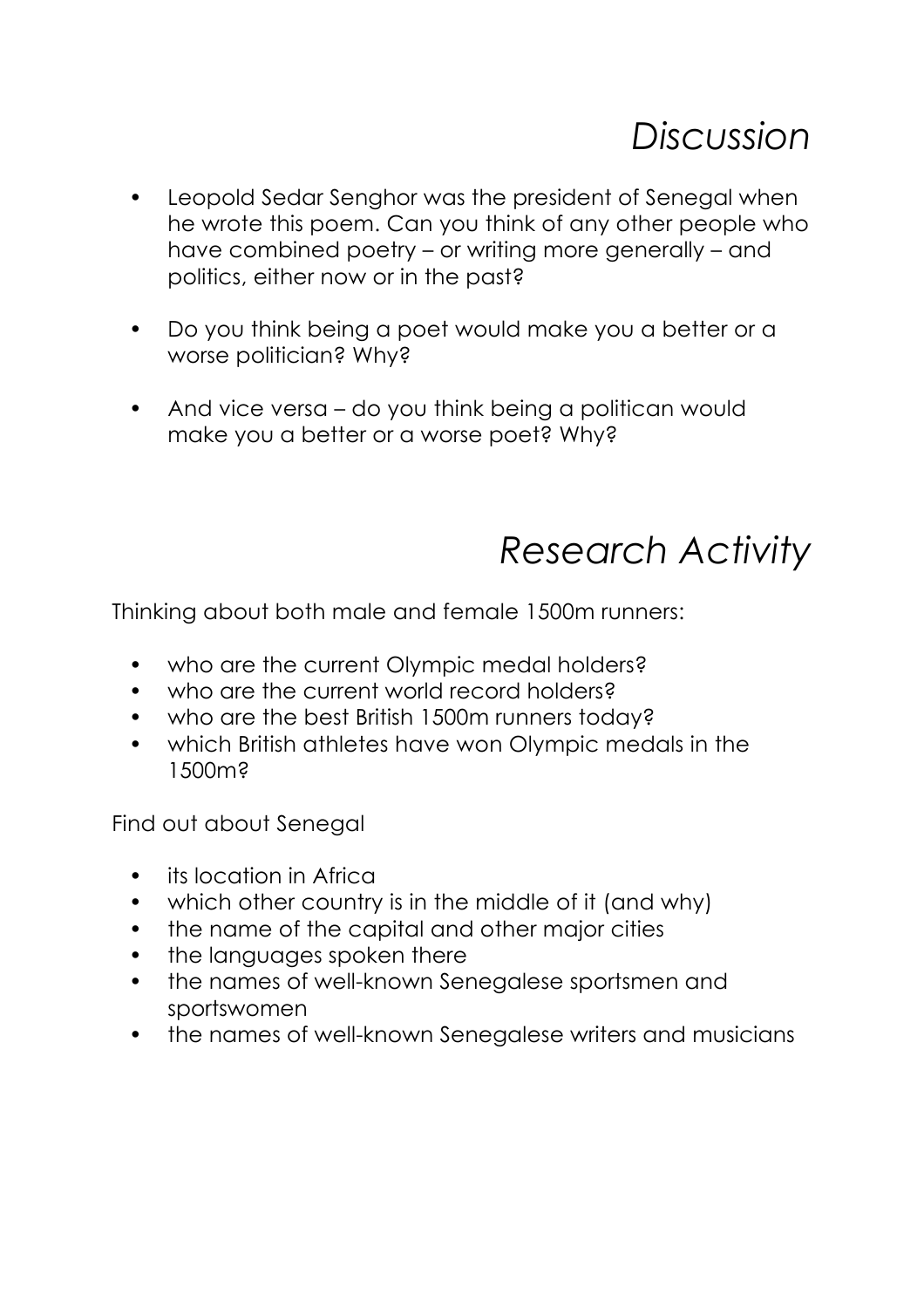## *Creative Activity*

Write a poem about a sportsman or sportswoman.

Choose someone who competes as an individual, rather than as part of a team – perhaps an athlete, tennis player or golfer.

Before you write the poem, find out and make notes about

- their *sporting career*, facts like where they have competed who their rivals are or were – any records they have broken – their successes – and their failures and disappointments
- their *physical appearance* tall or short, long- or short-haired, slim or stocky – and what they wear when competing, on their body, on their feet, on their head. Think too about colours, numbers, and so on
- what they *do* when they are competing a list of verbs
- the *qualities* they need to be good at what they do, such as strength, speed, stamina, agression, calm (a sprinter, whose races last only seconds, needs different qualities from a tennis player, who might be playing for several hours)
- the *difficulties or challenges* they face when competing
- any famous *quotes* memorable statements they have made, or have been made about them

Use your notes to help you write a poem about the athlete you have chosen. You can borrow some idea's from Senghor's poem to help structure your poem.

Title: Song for [*Name*]

[If you have found a good *quote*, you could put this here as an epigraph – or leave it till the end of the poem]

[*Name*], if I have chosen you, [*name*], it is for your [*appearance*]

I speak of [*actions (draw from the verb list*]

I have chosen you for your [*qualities*]

I sing how you [*give example(s) from their sporting career*]

If I sing, it's because the test is hard, it's hard to smile when [*difficulties or challenges*]